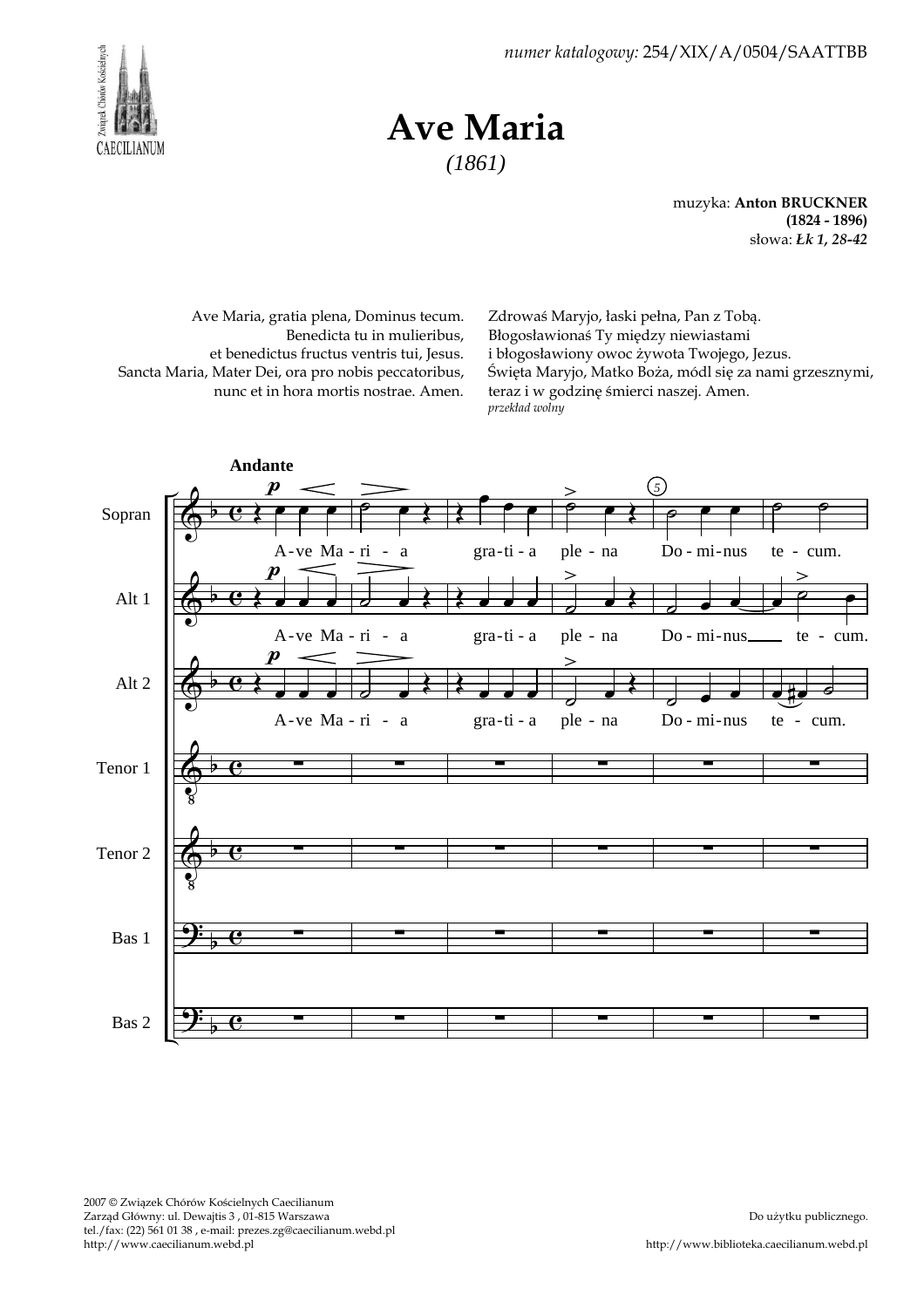Ave Maria - Anton BRUCKNER



http://www.biblioteka.caecilianum.webd.pl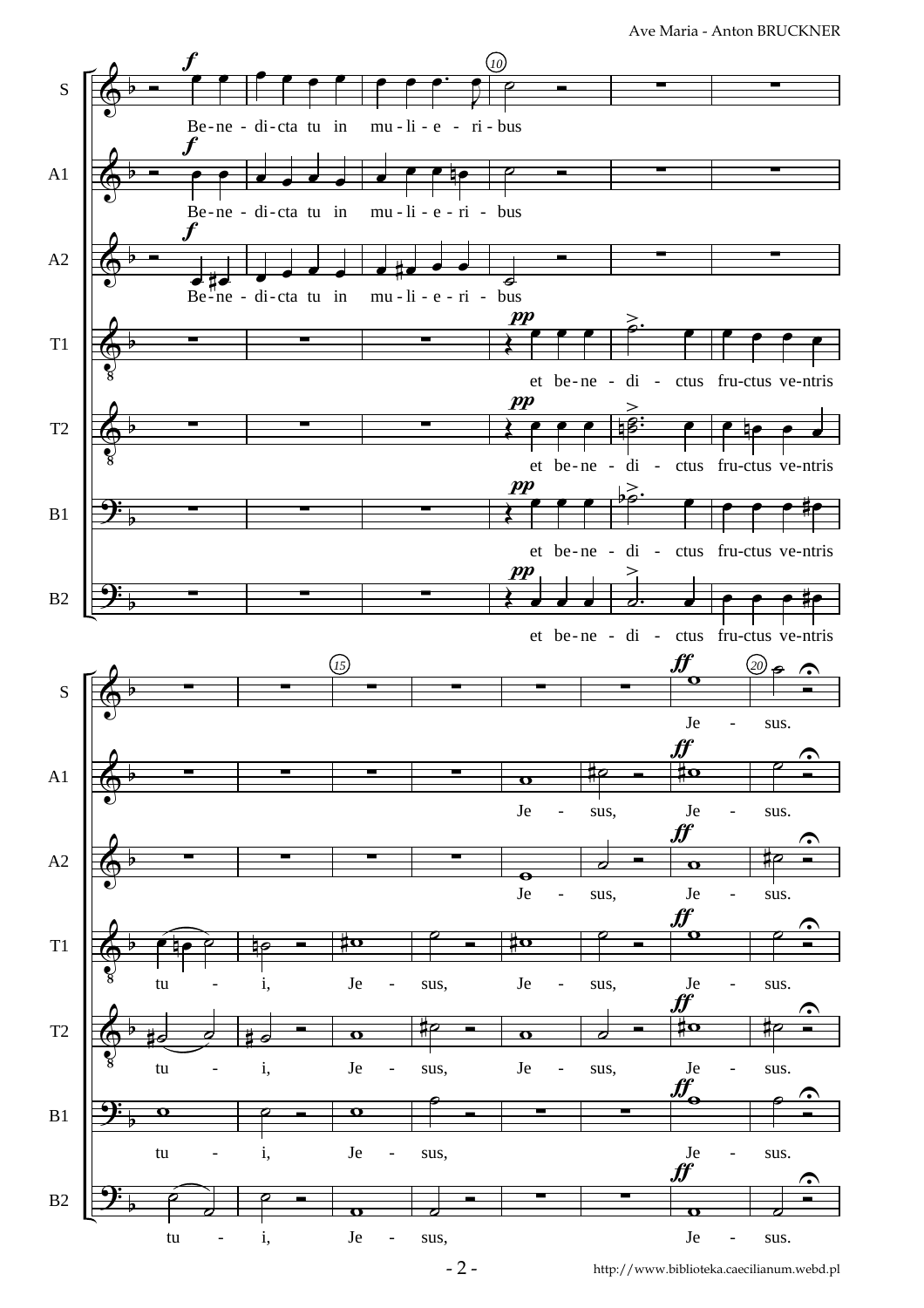Ave Maria - Anton BRUCKNER

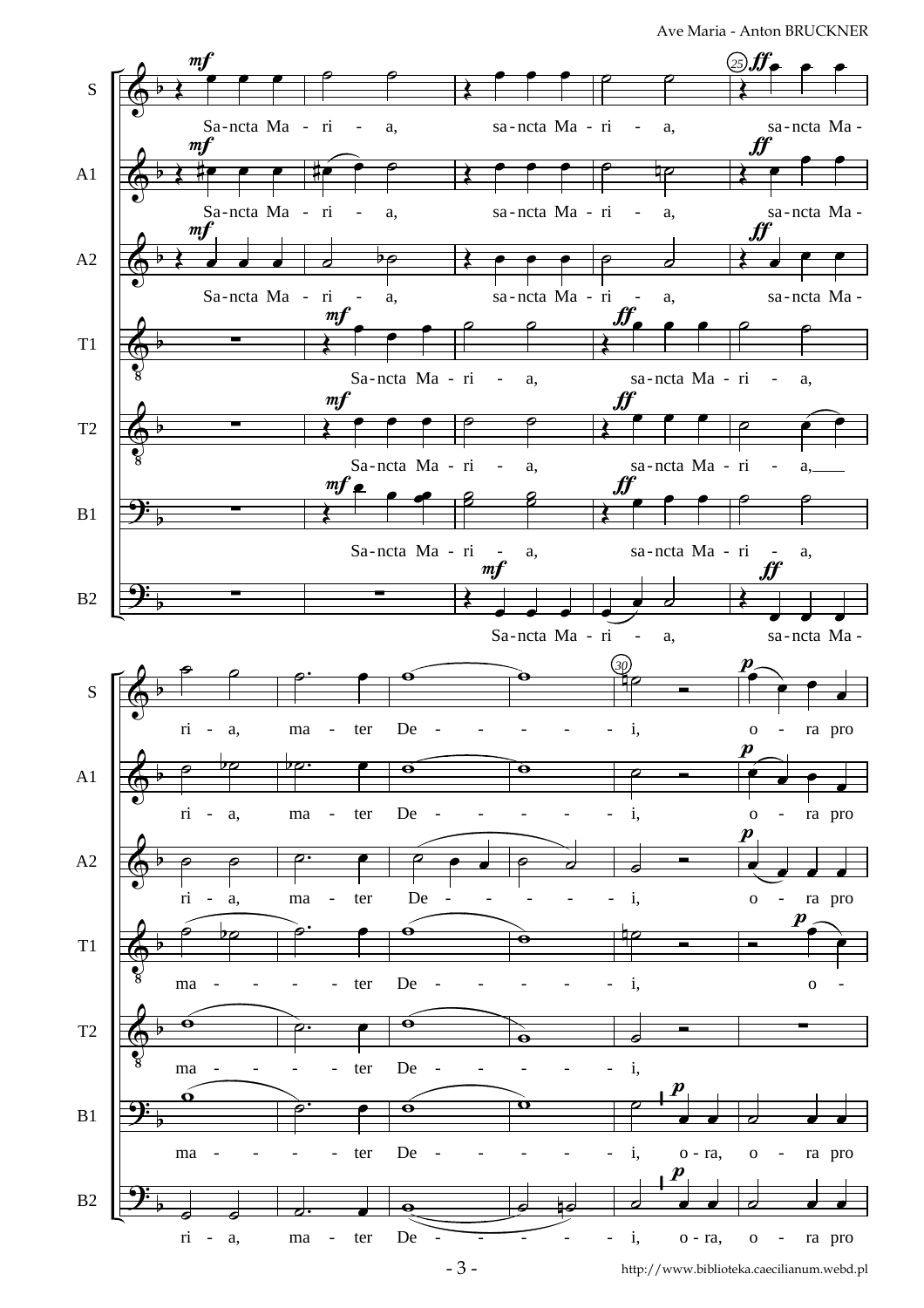

 $-4-$ 

http://www.biblioteka.caecilianum.webd.pl